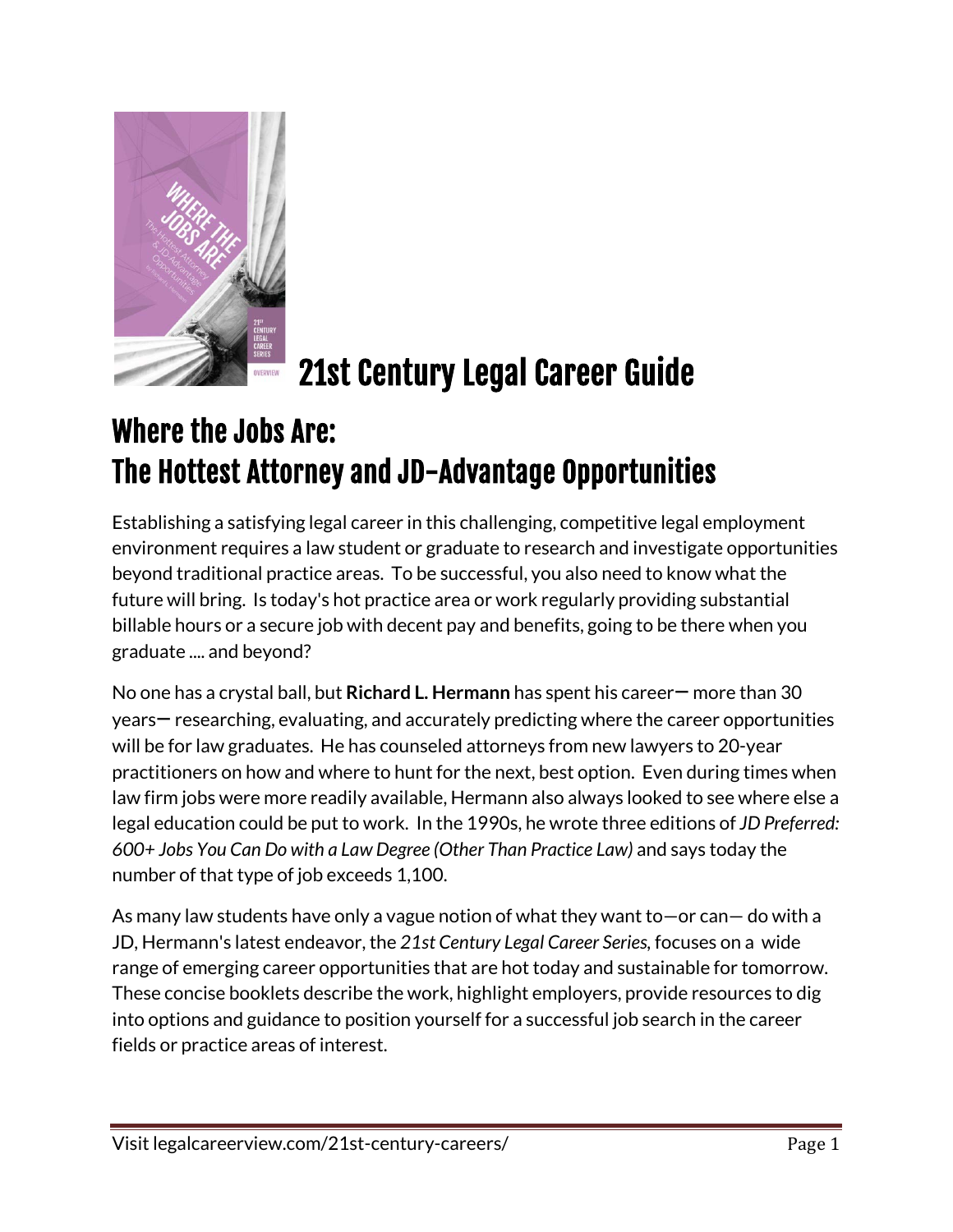This **21st Century Legal Career Guide** is intended as an introduction to the range of employment opportunities available to JD graduates. In it Hermann uses his "Practice Area Analysis Template," developed over several decades, to evaluate emerging practice areas and future growth in both mainstream and JD Preferred (a.k.a. JD Advantage) employment. To qualify for inclusion in this Guide and therefore be a "hot" and sustainable legal career, the field had to satisfy most, if not all, of the following Template criteria:

**1. Supply and Demand**. *Does the demand for talent exceed the supply of qualified individuals*?

**2. Number of Job Opportunities.** *Does the practice area offer a large number of job opportunities relative to other practice options*?

**3. Sustainability.** *Does the practice area have staying power*?

**4. An Upward Curve.** *Is the practice area a growth industry*?

**5. Geographic Scope.** *Are jobs available nationwide, or at least in a large number of geographic locations*?

**6. Affinity Group Growth**. *Are organizations of like-minded professionals increasing their membership rolls?*

**7. Relative Ease of Entry.** *Can the learning curve be ascended rapidly by a novice attorney*? *Is affordable supplemental education or training available*?

**8. Ideally, It Should Be New or Different.** *Does the practice area allow opportunities for practitioners to be among those who are "first-past-the-post?"*

**9. Distinctive Value Proposition/Competitive Advantage.** *Is practice area knowledge able to provide elements of a unique selling proposition for a future job campaign*?

**10. Compensation.** *Does this practice area allow someone to manage his/her student debt repayment obligations effectively*?

**11. Threat Analysis.** *Is the practice potentially subject to substitution of a human lawyer by a disruptive technology such as artificial intelligence (AI)…or something else*? *If so, how soon could this happen?*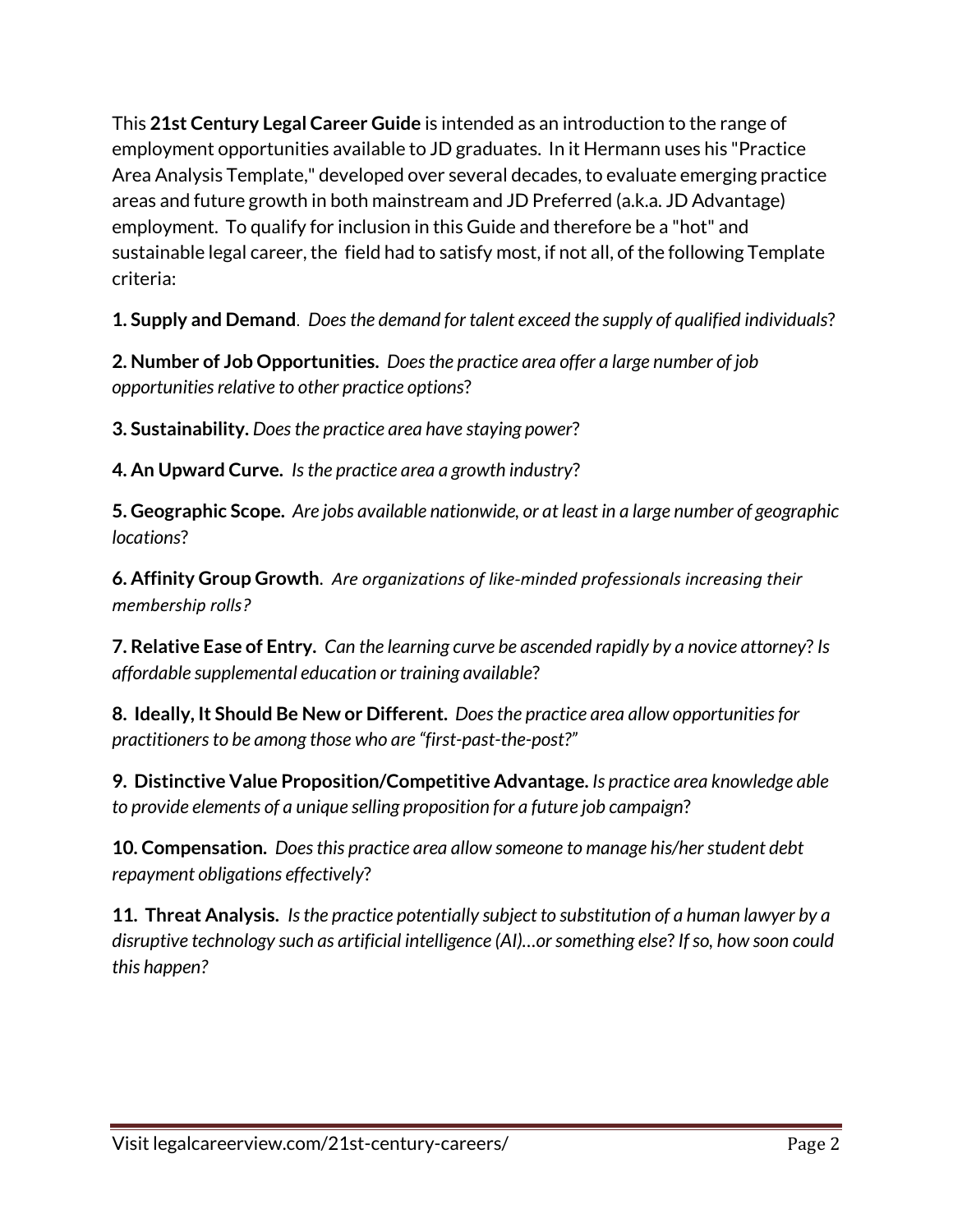# This Guide:

Highlights practice areas and employment opportunities for you to explore as you consider what courses to take in law school and where to find success in your legal career. Once you identify career fields of interest to you, take the next step and investigate further with Hermann's *21st Century Legal Career Series*. The Series booklets provide an indepth look at each emerging hot employment area including sections on: The Work; Where the Jobs Are; What Does It Pay; Breaking In; JD Advantage Job Opportunities; How to Get Advance Notice of Job Opportunities. (The publications are available in print at [http://nalp.org/bookstore,](http://nalp.org/bookstore) e-version at http://amazon.com and through [http://legalcareerview.com.](http://legalcareerview.com/))

## Where the Jobs Are:

#### Data Protection Law: The Brave New Legal World

The current—and future—demand for attorneys who understand the legal implications of privacy and cyber threats and how to manage and defend against them, and both assess and control the damage they wreak, is intense. Data protection law is one of today's hottest practice areas and one that is likely to be just as hot an arena of business, personal, and legal concern for many years to come.

21st Century Legal Career Series Volume 1

#### Careers in Compliance: JDs Wanted

Compliance is exploding all over the map. The U.S. Department of Labor's Bureau of Labor Statistics (BLS) (www.bls.gov) says that compliance is one of the fastest growing occupations in the U.S. A cascade of laws and regulations, plus vigorous government enforcement, has also upgraded the nature of the compliance function. Consequently, candidates armed with law degrees are viewed very favorably by employers seeking compliance professionals.

21st Century Legal Career Series Volume 2

### Health Law: Career Opportunities in a Fast-Changing Environment

Health law jobs are abundant, due to: the Affordable Care Act (ACA) and the continuing turmoil surrounding healthcare reform; HIPAA and its Omnibus Rule; healthcare costs, which have risen at three times the inflation rate for 30+ years; poor quality care—the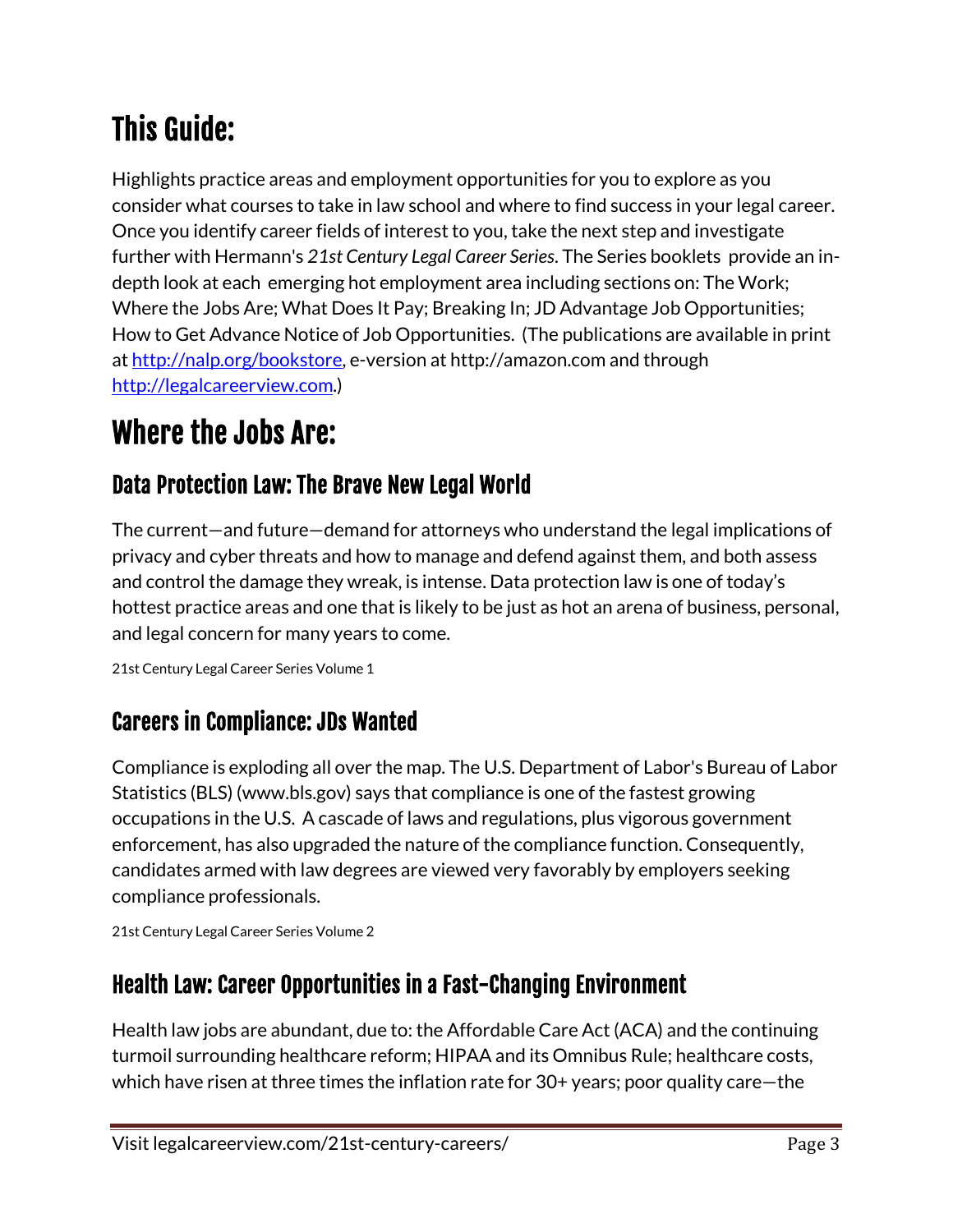World Health Organization (WHO) ranks the U.S. healthcare system a dismal 37th in the world; technological innovation; globalization; an aging population; and regulatory burdens affecting millions of businesses and individuals.

21st Century Legal Career Series Volume 3

## Energy Law: Fueling a Dynamic Legal Career

Six factors, including energy independence and technological innovation, have transformed energy law from a niche practice confined to a narrow geographic area into a wide-ranging endeavor that has gone global. Energy law is destined to be a central focus of legal concern as far out as the eye can see; consequently, an arena that is a job-creating juggernaut and one that aspiring attorneys should carefully consider.

21st Century Legal Career Series Volume 4

## "Soft" Intellectual Property Law: IP Opportunities for Non-STEM Attorneys

This is the best time in history to contemplate a legal career in intellectual property (IP) regardless of your educational background aside from law school. Whether you combine your law degree with a STEM (Science, Technology, Engineering, Mathematics) background, or come to law from a purely liberal arts orientation, there are exciting opportunities for you in intellectual property.

```
21st Century Legal Career Series Volume 5
```
## Risk Management: The Indispensable Profession

Risk management is the process of identifying and managing threats to an organization, including its very survival. Risk management has been a rising JD Advantage profession for almost two decades, and one in which attorneys can enjoy a very rewarding career. It is estimated that approximately 20 percent of risk managers have a law degree.

```
21st Century Legal Career Series Volume 6
```
## The Administrative Law Revolution: Learning to Litigate in a Forgiving Environment

Administrative litigation is one of the hottest law practice areas going, and it is heating up even more, due to demographics. Two demographic phenomena are hitting the U.S. at the same time: (1) Age. 78 million Baby Boomers (Americans born between 1946 and 1964) are "aging up" at a rate of 10,000 per day); (2) Veterans. The U.S. now has 26 million veterans. In addition to the "Big Three"—Social Security Disability Income cases,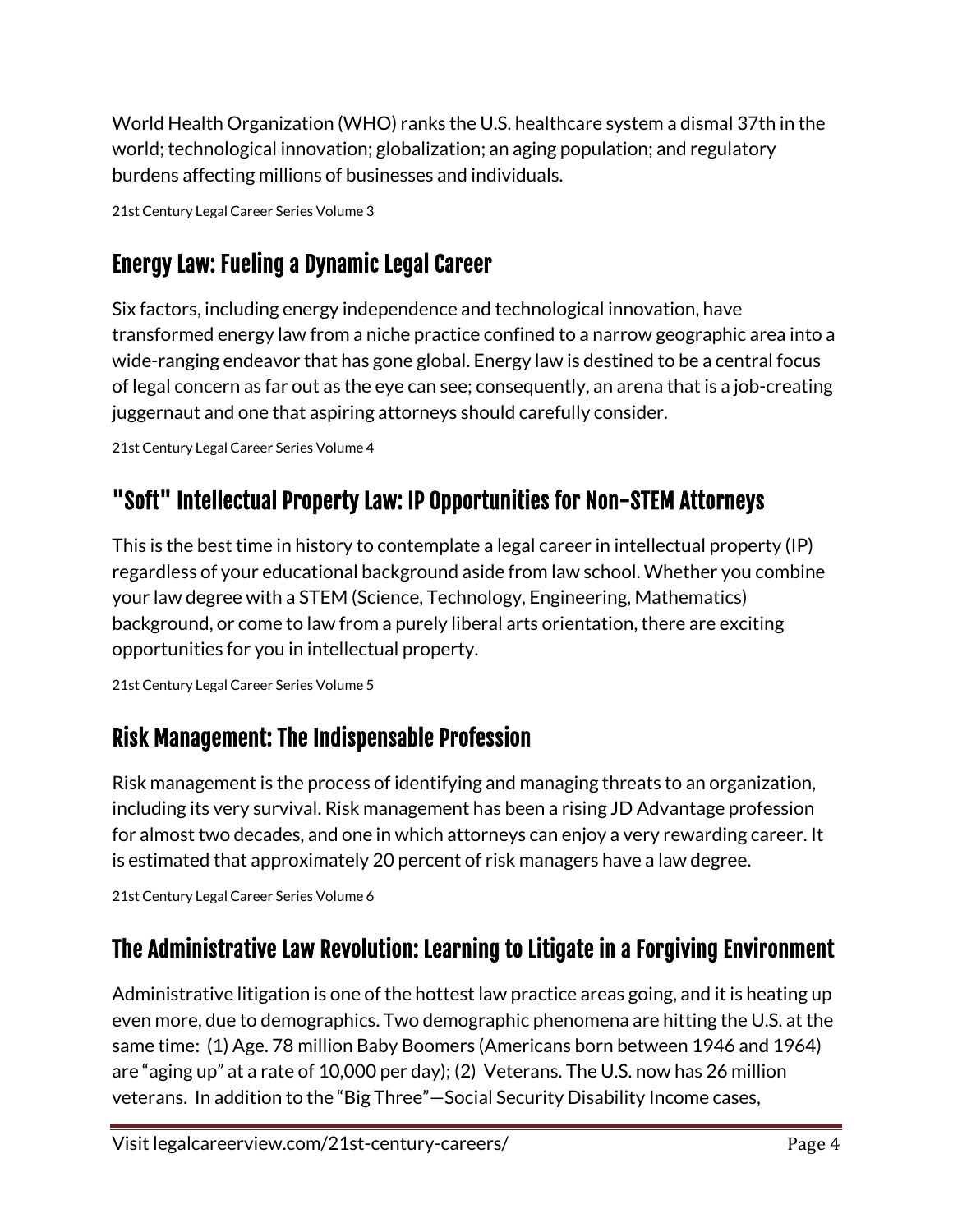Medicare appeals, and Veterans appeals, a variety of other federal and state forums hear administrative cases.

21st Century Legal Career Series Volume 7

## Digital Assets Practice: Three New Practice Opportunities in One

The march of technology has created a vast storehouse of individual and corporate digital assets. Until very recently, these were not included in people's estate plans. But since estate plans are designed to pass assets to one's heirs, digital assets are becoming increasingly important factors in estate planning. Digital assets have also become central to business success and survival, and must be addressed in business succession plans and in mergers and acquisitions.

```
21st Century Legal Career Series Volume 8
```
## The Education Sector: Overwhelmed by Law

American education is experiencing tectonic shifts that bode very well for legal employment. These result from a variety of factors—globalization, technology, dissatisfaction with dismal academic results, runaway tuition costs, and regulatory complexity. Education is undergoing creative destruction that is throwing over old ways of doing things such as delivery of learning while creating new opportunities in both mainstream legal venues and JD Advantage realms.

21st Century Legal Career Series Volume 9

#### Law Teaching and Training: Law School and Way Beyond

U.S. law schools are a mature industry and not a great place these days to be looking for teaching positions. But that does not mean that law teaching jobs are static or disappearing. There are far more law teaching positions available outside of law schools than within. Attorneys now teach law courses in undergraduate institutions, graduate departments, paralegal schools, foreign universities, government, corporations and even law firms.

21st Legal Career Series Volume 10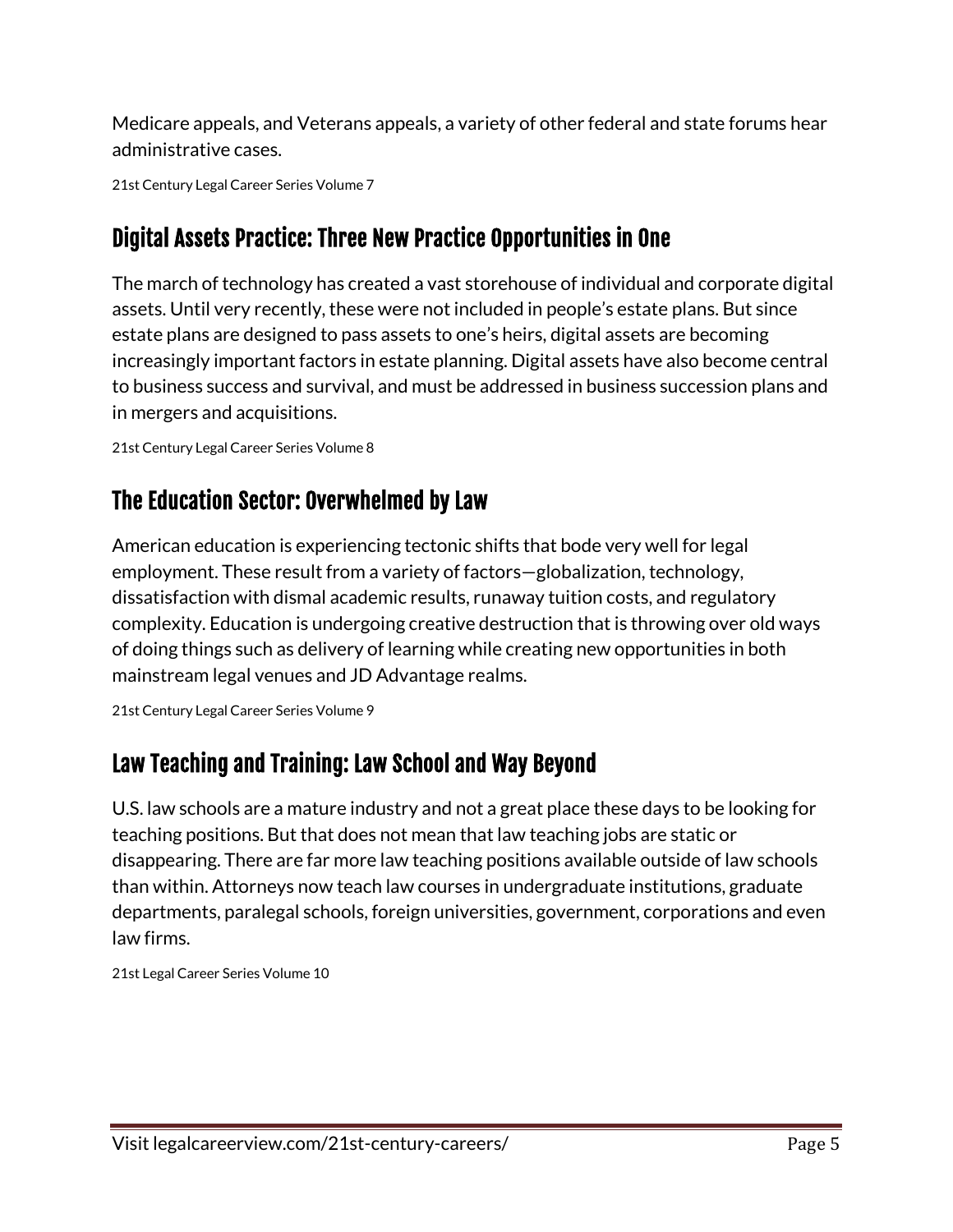#### Insurance Legal Careers: Opportunity in Expected—and Unexpected—Places

The Insurance industry is doing very well and continues to thrive regardless of the ups and downs of the global or national economies. Insurance jobs for attorneys are proliferating. The number and diversity of both mainstream and law-related jobs favoring candidates with a JD is large and growing. The insurance industry knows from experience that lawyers bring both a strong skill set and dogged work ethic to their jobs.

21st Legal Career Series Volume 11

#### JD Advantage Jobs in Corporations: Expanding the Legal Function

As a rule, corporations do not hire new law graduates for their in-house counsel offices. Instead, they favor lateral candidates armed with a few years of experience. That is not the case, however, for JD Advantage jobs that have emerged in corporations in large numbers in the 21st century. The mere fact of having a law degree is becoming increasingly prized by companies for these positions.

21st Century Legal Career Series Volume 12

#### Tricks of the Trade (and Professional) Associations: A Huge "Hidden" Legal Job Market

Almost 1.5 million nonprofits are registered with the Internal Revenue Service. Associations do not come immediately to mind when you encounter the term "nonprofit." They should, because many of them share four features that should be of interest to every attorney: (1)They have substantial assets (more than \$2 trillion in the aggregate); (2)They employ tens of thousands of attorneys; (3)You can find these attorneys in places other than just the in-house counsel office; and (4)They are corporations. Consequently, they share many of the structural features of their for-profit counterparts. Lawyers who work for their in-house counsel offices have many of the same responsibilities as their commercial company brethren. Like commercial corporations, associations also hire lawyers for a variety of JD Advantage jobs.

21st Century Legal Career Series Volume 13

#### Trains, Planes, and Automobiles: Reinventing Transportation Law

We are poised on the cusp of the biggest revolution in transportation since the invention of the automobile in the late 19th century—self-driving car and truck technology. This revolution is going to affect everyone's daily existence and a lot of attorneys' livelihoods.

Visit legalcareerview.com/21st-century-careers/ Page 6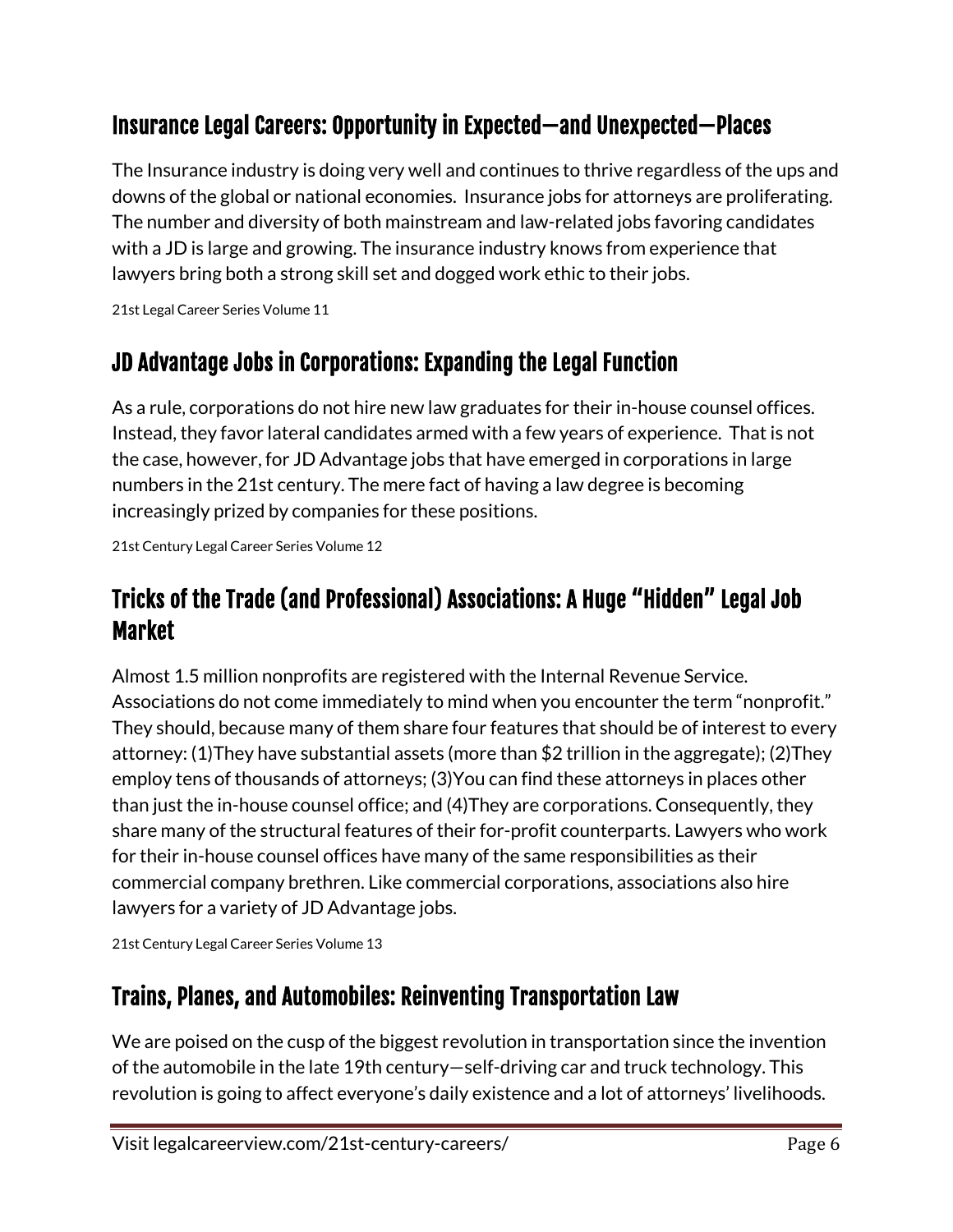This topic demonstrates how one of the most important job-search and legal career strategies you can adopt is to understand as much as you can about the technology as well as the law.

Transportation is one of those dynamic industries where technological innovation has accelerated far beyond the law's ability to understand, manage, or regulate it. Anytime this happens, such a "law-technology gap" creates attorney and often JD Advantage job and career opportunities.

21st Century Legal Career Series Volume 14

#### I, Robot Lawyer: Opportunities and Threats in an Orwellian World

Robotics law has emerged because robots are such an increasingly important presence in society and the economy. They are central to innovation and advanced manufacturing, are rapidly moving beyond the factory into homes and transportation, and are being "outfitted" with increasingly sophisticated artificial intelligence (AI). Robotics and AI will require a vast body of law and regulation. This, in turn, is guaranteed to generate job opportunities for attorneys.

Attorneys who understand the emerging law as it develops will have an enormous advantage as AI/robotics continue to develop and expand into every corner of global society. The ones who master this practice will have a decided market advantage as time passes. Moreover, those lawyers who also learn about the technology will rise to the top.

21st Century Legal Career Series Volume 15

Financial Services: A Wealth of Evolving Opportunities Financial services is an immense and increasingly complicated industry, comprised of tens of thousands of private sector organizations (banks and insurance companies being the most numerous) as well as a large number of public sector regulators and monitors at both the federal and state levels. A number of major legislative developments have transformed the financial services industry in the 21st century, kindling dramatic attorney and JD Advantage job creation.

Anytime you run across a practice area in which change is a constant and populated by multiple players, that is very good news for attorneys. It keeps demand high in addition to offering interesting work that is intellectually challenging and ongoing.

21st Century Legal Career Series Volume 16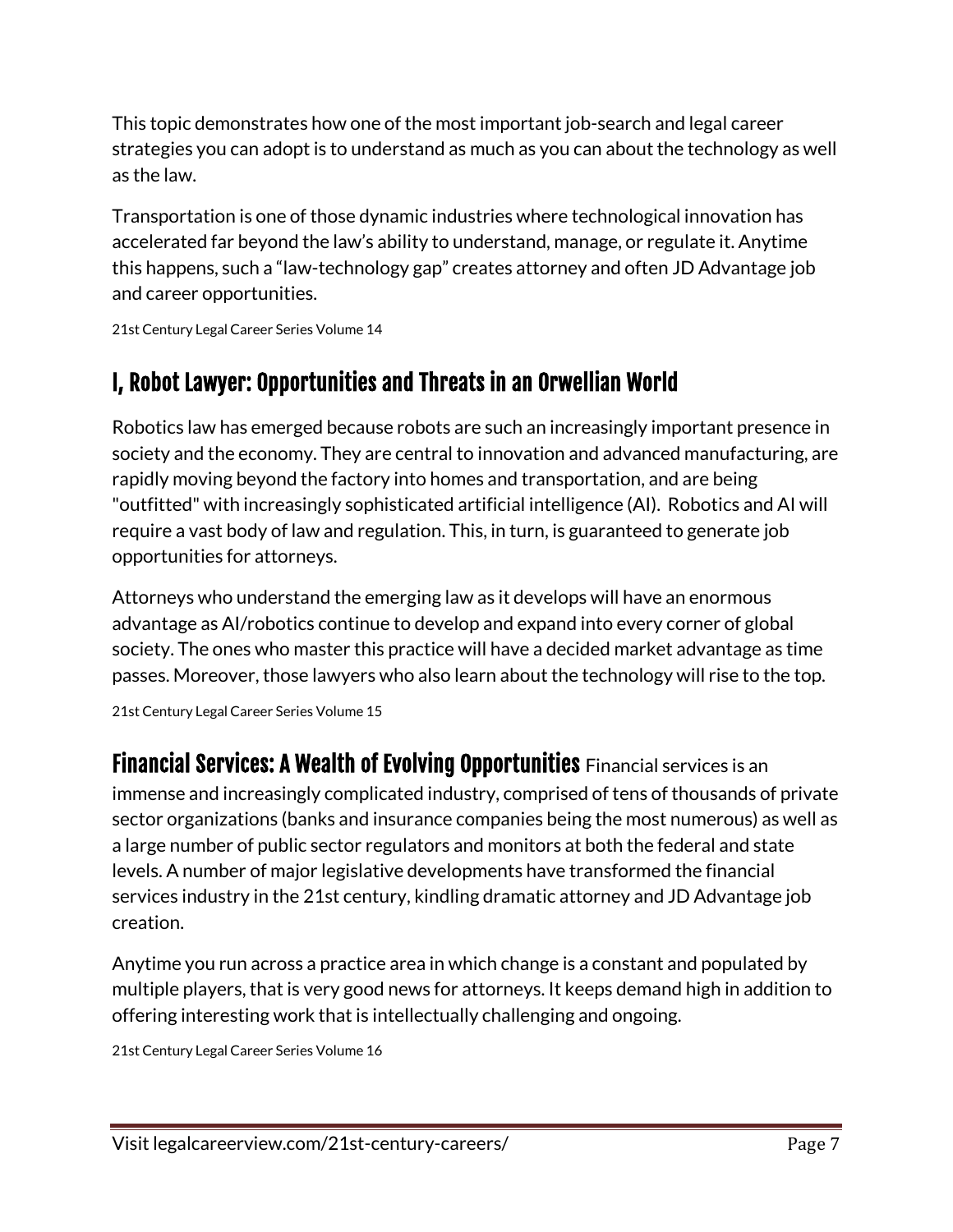#### Elder Law: Riding the Age Wave

Elder Law is a practice area often overlooked or deemed slow-moving and stodgy by legal job seekers. Not anymore. That all changed on January 1, 2011, when the first Baby Boomer turned 65. Baby Boom demographics are unprecedented. Beginning in 2011 and not ending until 2029, 80 million have, are, and will turn 65 at the rate of 10,000 a day every day. That's a lot of potential clients.

This most populous and prosperous generation ever is now confronting both the health and financial issues attendant upon age.

Elder Law also encompasses the growing epidemic of financial fraud targeting older Americans, which costs seniors an estimated \$2.9 billion annually. Elder financial abuse is where financial services meet social services. It is also where legal practitioners can hop on board an emerging, highly remunerative practice area that is creating legal and JD-Advantage jobs throughout the nation.

21st Century Legal Career Series Volume 17

#### Nontraditional Family Law: Serving the "New Normal"

This emerging and burgeoning specialty practice is scrambling to catch up with the demographic and social upheavals affecting the American family. The traditional family model—a mother, father, and children—is now found in only about 25 percent of the nation's households.

The legal needs of nontraditional families are often different from those of the traditional family and present a growing opportunity for legal representation. Nontraditional family law is an evolving practice. There are many different family structures and family law is in the early stages of dealing with them in an organized way. Representation includes counseling clients on formalizing domestic partnerships, pursuing benefits, domestic and international adoption, alternative reproduction, financial matters, as well as all of the issues customarily associated with the end of relationships.

21st Century Legal Career Series Volume 18

## Food Law: Bulking Up a Formerly Quiet Practice

For most of our history food safety regulation has been the poor stepchild of federal regulatory concern. Within the two federal agencies with primary responsibility for food safety (U.S. Department of Agriculture and Food and Drug Administration,) this mission historically played second fiddle to more primary concerns. Not anymore. Thanks to a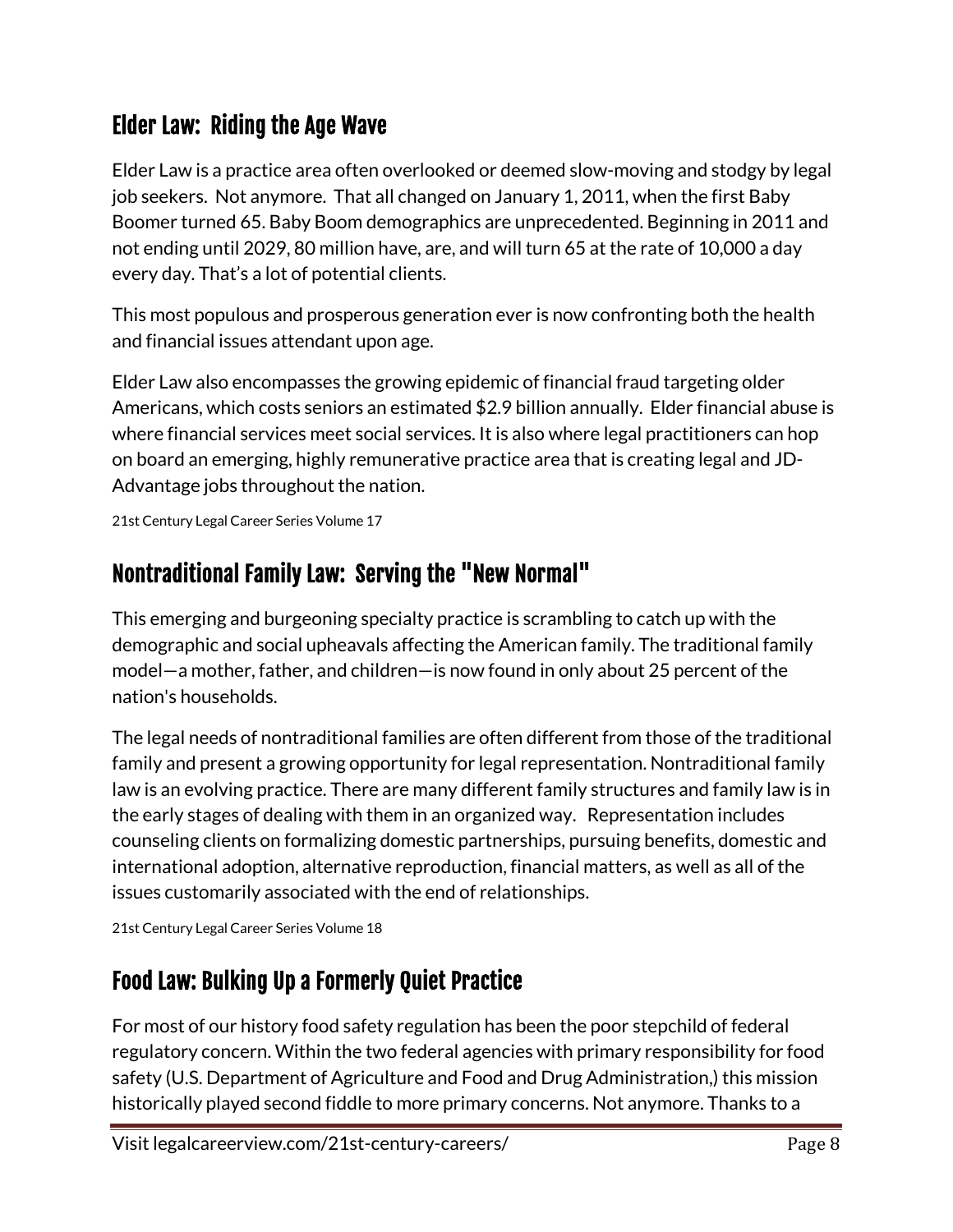recent, sweeping legislative reform of food regulation, food safety is on the cusp of a robust expansion that has dramatically changed the landscape for attorneys interested in jobs and careers in food safety practice.

## Fashion Law: Refashioning a \$375 Billion Industry

Fashion Law, a practice area buried deep under the radar until very recently, is emerging as a hot new opportunity for attorneys. Moreover, the \$300 billion fashion industry offers both exceedingly deep pockets and a practice that is both dynamic and global in scope, as well as profoundly affected by technology.

### Marijuana Law: Splendor in the Grass

Where there is big money, attorneys will not be far behind. Whereas California had only one marijuana lawyer in 2014, today it has many more. In Colorado, the first state to permit and implement recreational pot, there has been an explosion of interest in a marijuana law practice, including a rapidly growing number of attorneys and small law firms that specialize exclusively in this practice area. Mid-size and larger law firms are establishing niche practices.

Now that other states are jumping aboard the recreational marijuana bandwagon, you can expect their attorneys to emulate what has been happening in Colorado over the last two years.

### Wine and Viticulture Law: Flowing and Growing

Fifteen years ago, there might have been 20 full-time wine law attorneys in the entire country, almost all of them practicing their craft in the small geographic area from San Francisco north to the Napa Valley and Sonoma County, California. Not anymore. Today, the explosion of viticulture and winemaking encompasses 239 federally-designated wine regions in 25 states and climbing, representing exponential growth. Along with this comes new job and career options for legal/wine connoisseurs interested in a practice that combines general legal knowledge with experiences unique to a most pleasant legal endeavor.

## Gaming Law: Job-Hunting with House Money

Gaming law is one of the hottest practice areas to emerge in the 21st century. It has gone far beyond the days when it was limited to Nevada and New Jersey practitioners and is now a national practice, in fact, one that can be engaged in from anywhere. The demand for gaming lawyers is ever-expanding and, while the practice is complex and constantly evolving, the learning curve is not that steep.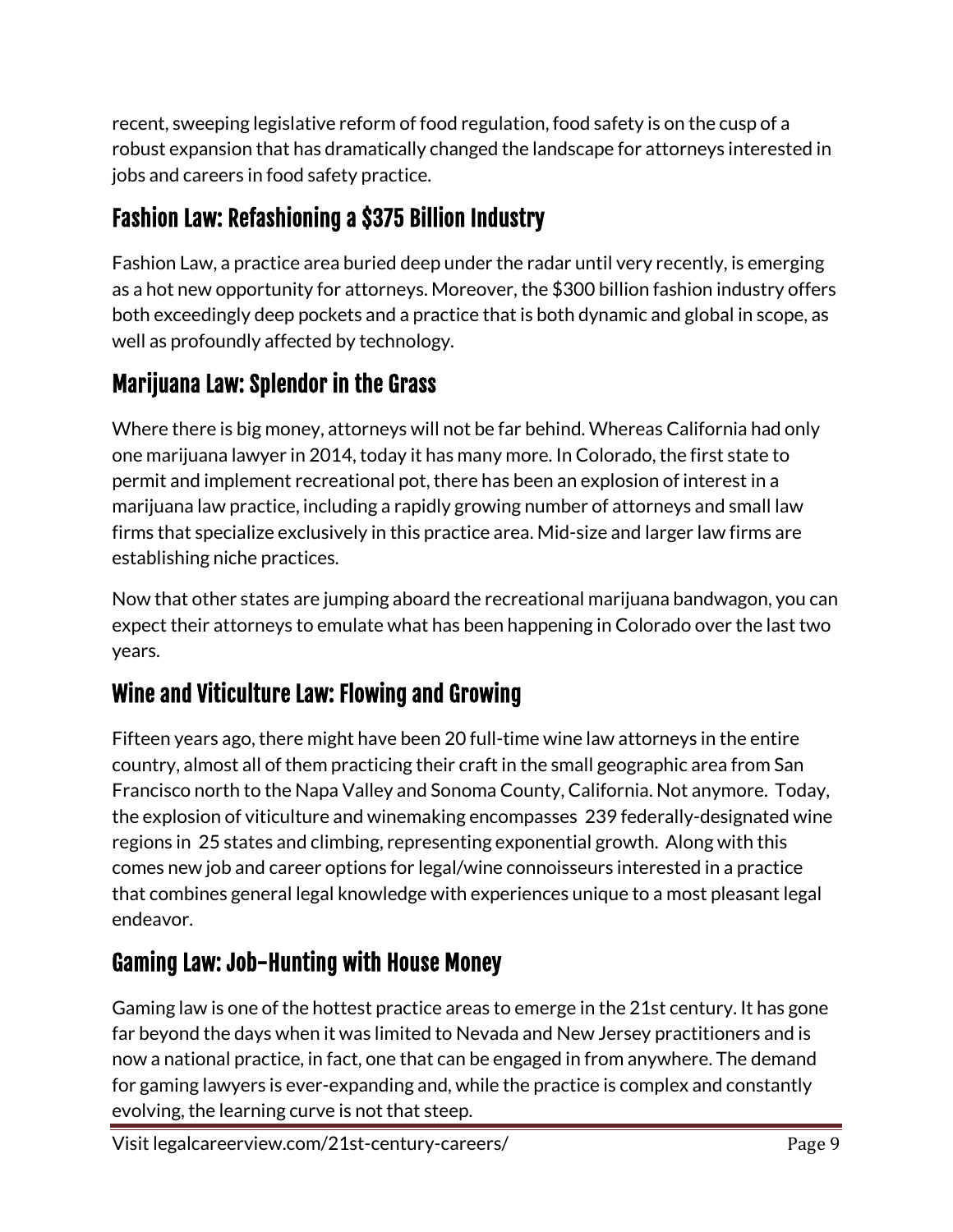### Contracting and Procurement: Old Regime…New Opportunities

Contracting and procurement, one of the oldest of all law practice areas, is undergoing a rebirth. First, because there are more deals than ever going down. Second, because what was formerly a little-known, but very lucrative, specialty practice reserved for a few lawyers is rapidly becoming a very big deal and one that is open to any attorney. The U.S.

government is becoming much more aggressive about investigating what it deems questionable contractor and grantee behavior, and apparently there is a lot of that. As a result, the number of suspensions and debarments of federal contract and grant recipients is growing. And that means legal jobs and business opportunities.

#### Labor and Employment Law: Alive and Thriving

Labor and employment law have, for some time now, been going in opposite directions when it comes to legal and law-related job and career opportunities. Private-sector unions now represent less than 7 percent of the U.S. work force, down from 24 percent a generation ago. However, there are hints of a turnaround here.

In contrast, employment lawyers are doing better than ever. The demise of organized labor – and consequently of labor law – has been "offset" by the prodigious rise to prominence of employment law. Employment law practice is incredibly diverse and includes an immense array of issues.

### Alternative Dispute Resolution: Maturing and Expanding

ADR has become an omnipresent means of resolving disputes of every type and is now a fixture in American society. The concept of a cheaper, less contentious, and more efficient dispute resolution process as an alternative to expensive, protracted and highly contentious litigation has been incorporated into the daily operations of many industries, courts, government agencies, collective bargaining agreements, etc.

### Entertainment, Sports, and Media Law: A Dream Career

Many of my former company's male clients seeking legal career transition assistance expressed a "dream" desire to become sports agents. A substantial number of their peers—both men and women—harbored similar dreams of careers in either media or entertainment law. While such careers may, at first glance, appear unattainable, a number of recent developments have brought them from the realm of dreams closer to being a more realistic aspiration.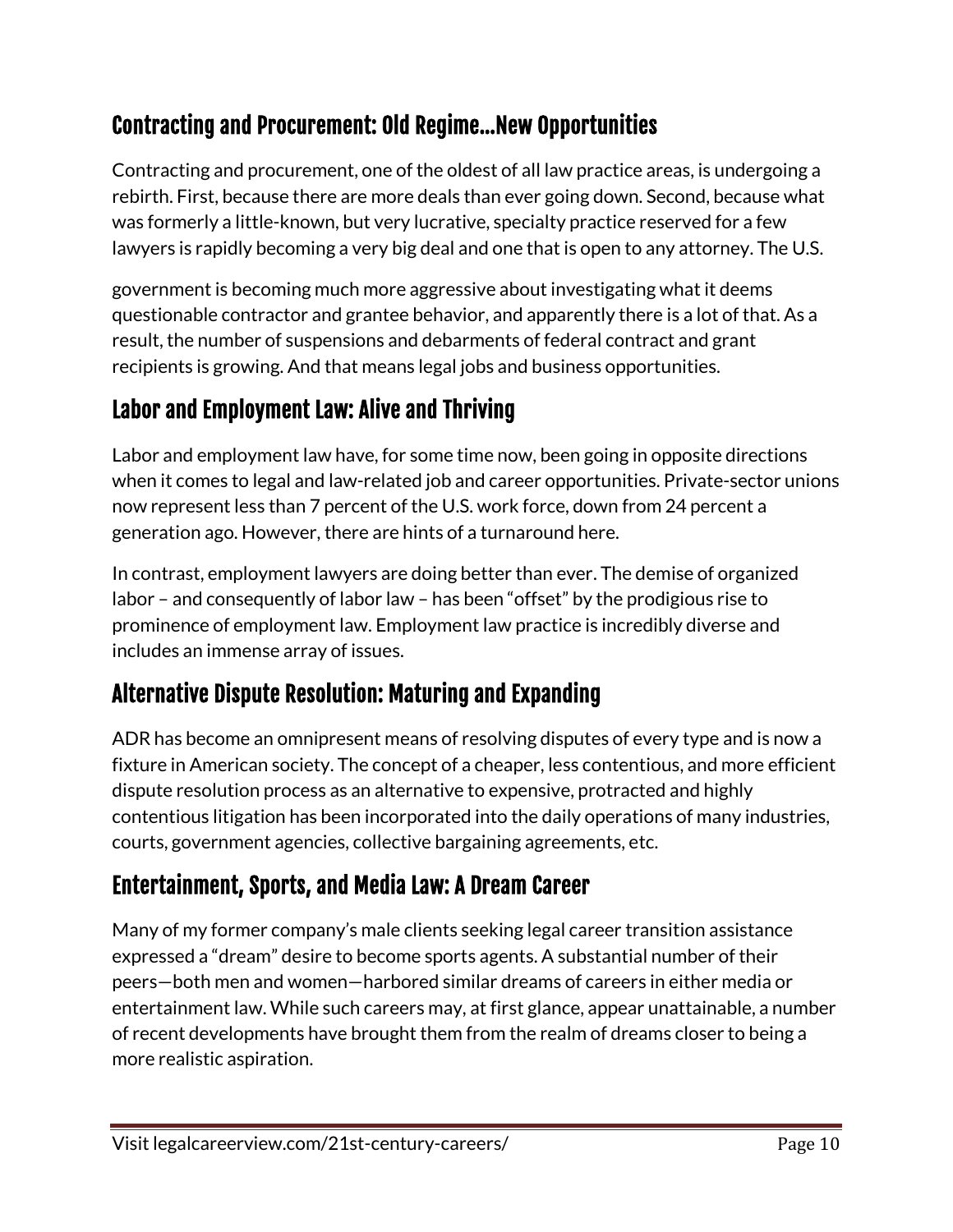Six phenomena combine to make such dream careers achievable: Money; Technology; Scandal; Regulation; Proliferation; and Credentialing.

## White Collar Crime: Fraud…The Gift That Keeps On Giving

White collar crime practice is white hot. The more enforcement takes center stage, the more it appears to incentivize evildoers to commit more crimes and fraud. This presents an array of job opportunities for both "sides": government enforcers and private sector advisors and defenders.

### Court Administration: A JD Advantage Job Market under the Radar

The United States is the "court-richest" country in the world by far. In addition to 207 federal tribunals, there are hundreds of federal administrative courts and boards. These are dwarfed by the more than 25,000 state courts. The vast majority of these courts have professional staffs consisting of many different disciplines, including many attorneys working in numerous capacities.

## Government Relations: Everybody's Doing It

Government Relations is a booming field populated by tens of thousands of lawyers and non-lawyers at the federal level in the Washington, DC area, state capitals, and within trade and professional associations and other organizations with interests affected by government action. The profession values multidisciplinary skills and diverse talents, including a legal background, marketing, communication, and management skills.

### Immigration Law: A Two-Tier Practice

There have always been two completely different, unrelated strains of immigration practice: the better-known "individual" practice; and the lesser known "business" practice. Immigration is certain to continue to be a hot-button issue for a long time to come, which means a central role for attorneys in dealing with its complex resolution.

## Real Estate Practice: The Ultimate Countercyclical Practice...With Some New Twists

Real estate has had its ups and downs in the 21st century. What many law students and practitioners don't realize is that attorneys can insulate themselves against the ups and downs if they plan ahead. For example, every time interest rates go up, the downside is that real estate projects—the development side—get put on hold and business declines. However, the "distress" side of real estate—foreclosures, short sales, bankruptcies, etc. booms. When rates go down, the opposite occurs and "upside" real estate lawyers thrive